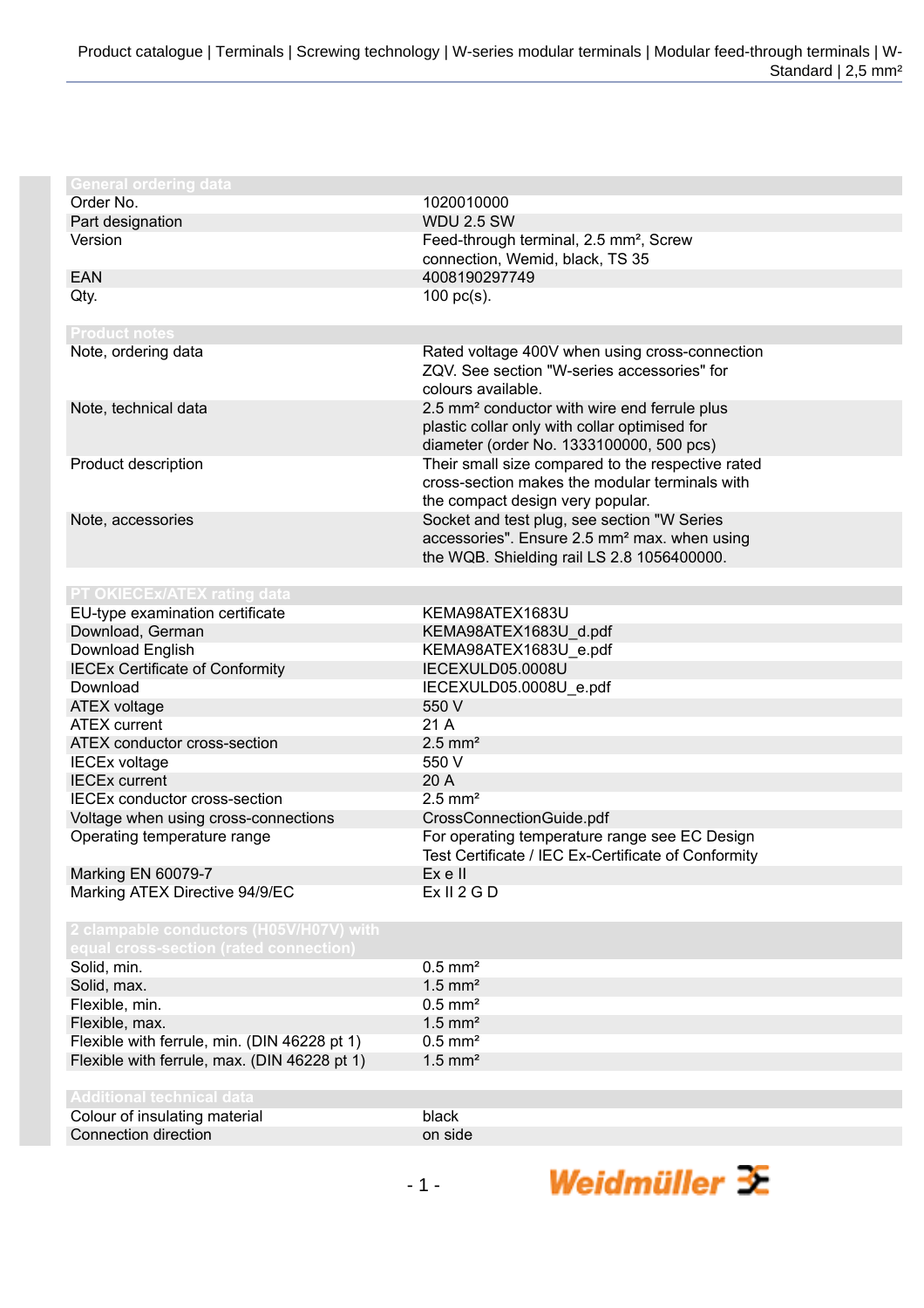| <b>Additional technical data</b>                  |                        |
|---------------------------------------------------|------------------------|
| End plate required                                | Yes                    |
| Explosion-tested version "Ex e"                   | Yes                    |
| Installation advice                               | <b>TS 35</b>           |
| Insulating material                               | Wemid                  |
| Levels cross-connected internally                 | No                     |
| No. of identical terminals                        | 1                      |
| No. of levels                                     | 1                      |
| No. of terminal strips per level                  | $\overline{2}$         |
| Open sides                                        | right                  |
| Operating temperature range                       | $-50 °C$ , + 120 °C    |
| Product family                                    | <b>W-Series</b>        |
| Type of connection                                | Screwed                |
| Type of mounting                                  | Snap-on                |
| UL 94 flammability rating of insulation material  | $V-0$                  |
| Version                                           | Feed-through terminal  |
|                                                   |                        |
| <b>CSA rating data</b>                            |                        |
| Voltage (CSA)                                     | 600 V                  |
| <b>CSA</b> current                                | 20 A                   |
| Min. cross-section (CSA)                          | <b>AWG 26</b>          |
| Max. cross-section (CSA)                          | <b>AWG 12</b>          |
|                                                   |                        |
| <b>Conductors for clamping (rated connection)</b> |                        |
| Clamping range, min.                              | $0.05$ mm <sup>2</sup> |
| Clamping range, max.                              | $4 \, \text{mm}^2$     |
| Type of connection                                | Screw connection       |
| 2nd type of connection                            | screwed                |
| Connection direction                              | on side                |
| No. of connections                                | 2                      |
| Stripping length                                  | 10 mm                  |
| <b>Clamping screw</b>                             | M 2.5                  |
| <b>Blade size</b>                                 | $0.6 \times 3.5$ mm    |
| Tightening torque range                           | $0.40.8$ Nm            |
| Torque level with DMS electric screwdriver        | 1                      |
| Gauge to IEC 60947-1                              | A <sub>3</sub>         |
| Solid, min.                                       | $0.5$ mm <sup>2</sup>  |
| Solid, max.                                       | $4 \, \text{mm}^2$     |
| Stranded, min.                                    | $1.5$ mm <sup>2</sup>  |
| Stranded, max.                                    | $4 \, \text{mm}^2$     |
| Flexible, min.                                    | $0.5$ mm <sup>2</sup>  |
| Flexible, max.                                    | $4 \text{ mm}^2$       |
| Flexible with ferrule, min. (DIN 46228/1)         | $0.5$ mm <sup>2</sup>  |
| Flexible with ferrule, max. (DIN 46228/1)         | $2.5$ mm <sup>2</sup>  |
| Flexible, min., ferrule with plastic collar (DIN  | $0.5$ mm <sup>2</sup>  |
| 46228 pt 4)                                       |                        |
| Flexible, max., ferrule with plastic collar (DIN  | $2.5$ mm <sup>2</sup>  |
| 46228 pt 4)                                       |                        |
| Twin wire-end ferrule, min.                       | $0.5$ mm <sup>2</sup>  |
| Twin wire end ferrule, max.                       | $1.5$ mm <sup>2</sup>  |
| AWG conductor size, min.                          | <b>AWG 30</b>          |
| AWG conductor size, max.                          | <b>AWG 12</b>          |
|                                                   |                        |

Weidmüller 3E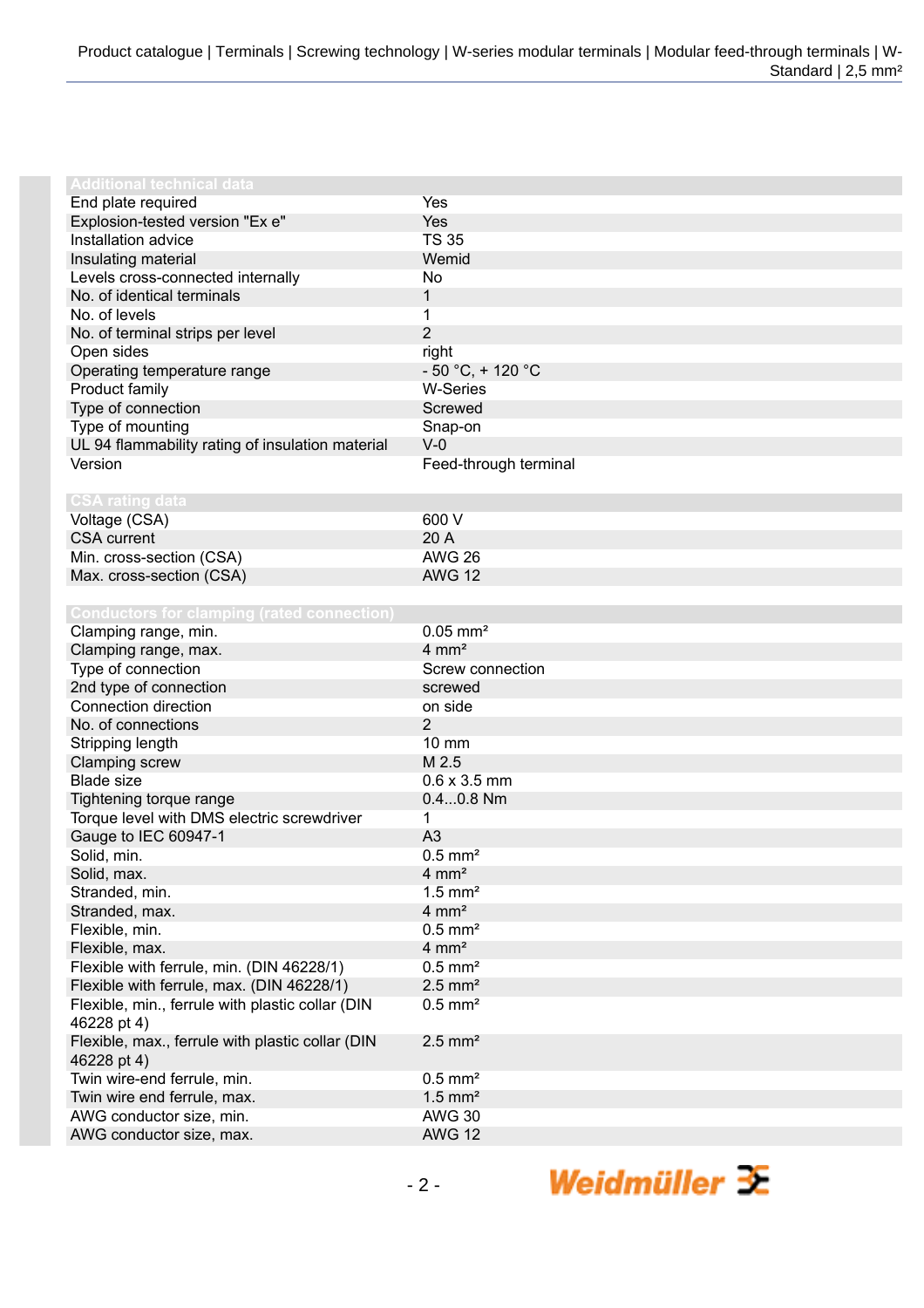| $0.05$ mm <sup>2</sup> |
|------------------------|
| $3.31$ mm <sup>2</sup> |
|                        |
|                        |
| 5.1 mm                 |
| 47 mm                  |
| 60 mm                  |
| 7.94 g                 |
| 32 mm                  |
|                        |
|                        |
| 1                      |
|                        |
|                        |
| $2.5$ mm <sup>2</sup>  |
| 800 V                  |
| 8 kV                   |
| 24 A                   |
| IEC 60947-7-1          |
| 32 A                   |
| 3                      |
|                        |
|                        |
| 600 V                  |
| 25 A                   |
| <b>AWG 30</b>          |
| <b>AWG 12</b>          |
|                        |

Approvals institutes



| <b>Classifications</b> |             |
|------------------------|-------------|
| ETIM 2.0               | EC000897    |
| ETIM 3.0               | EC000897    |
| eClass 4.1             | 27-14-11-20 |
| eClass 5.0             | 27-14-11-20 |